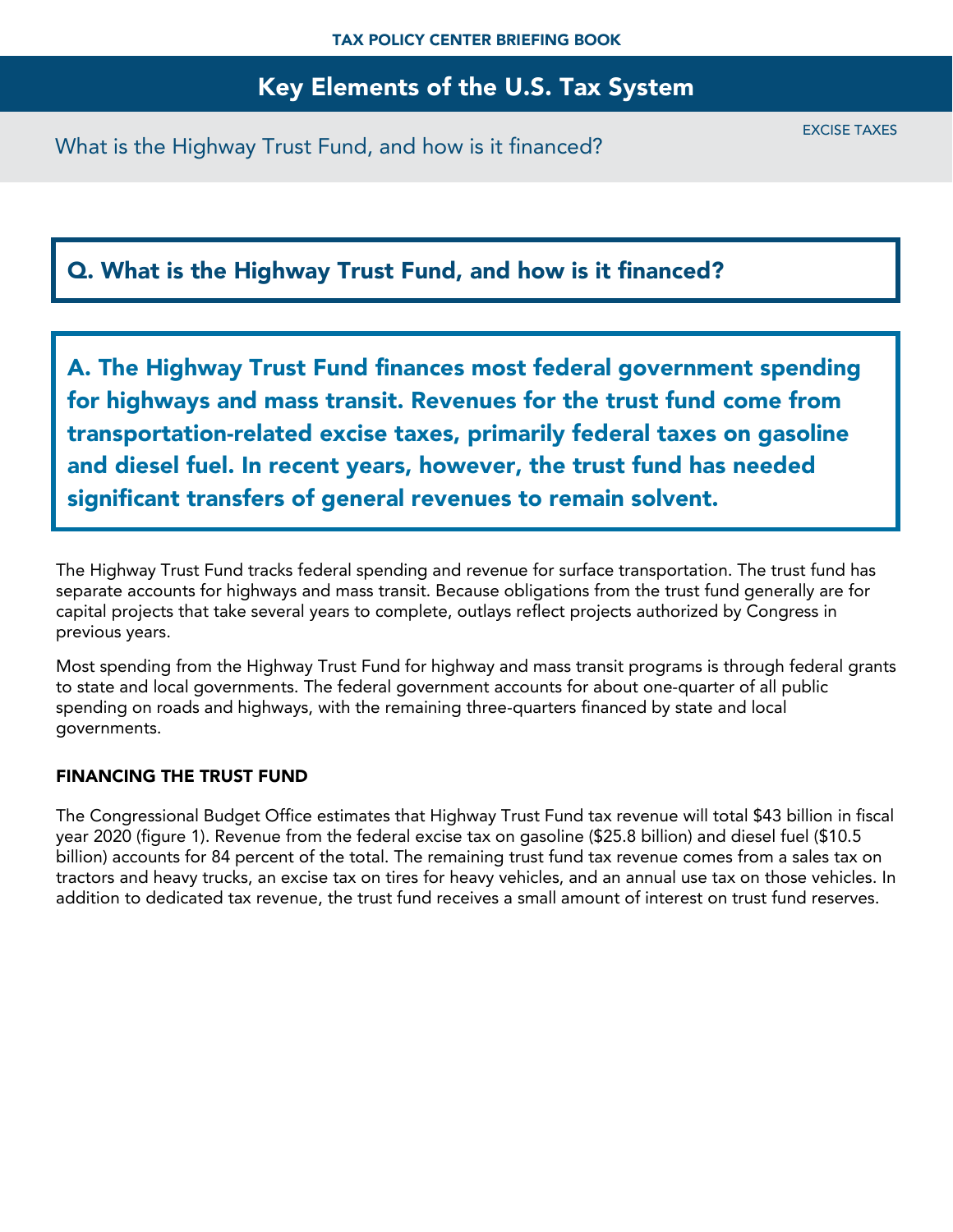## What is the Highway Trust Fund, and how is it financed?

#### **FIGURE 1**

Sources of Revenue for Highway Trust Fund Fiscal year 2020





The current tax rates are 18.4 cents per gallon for gasoline and ethanol-blended fuels and 24.4 cents per gallon for diesel (0.1 cent of each tax is dedicated to the Leaking Underground Storage Tank Trust Fund). The tax rates on motor fuels have not changed since 1993 and thus have failed to keep pace with inflation. If tax rates had been indexed for inflation since 1993, the current tax on gasoline would be about 33 cents per gallon and the tax on diesel fuel would be about 44 cents per gallon. Although the current taxes on motor fuels (except for a residual tax of 4.3 cents per gallon) are set to expire at the end of September 2022, Congress has routinely extended the taxes in the past.

#### TRUST FUND BALANCES

Before 2008, highway tax revenue dedicated to the trust fund was sufficient to pay for outlays from the fund, but that has not been true in recent years. Since 2008, Congress has sustained highway spending by transferring over \$140 billion of general revenues to the fund, including \$70 billion in the Fixing America's Surface Transportation Act in 2015.

Those transfers will enable the trust fund to meet spending obligations through 2020, but projected shortfalls will appear again by the end of 2021 (figure 2). The Congressional Budget Office projects that, by 2030, outlays from the Highway Trust Fund will exceed trust fund reserves by a cumulative \$134 billion for

EXCISE TAXES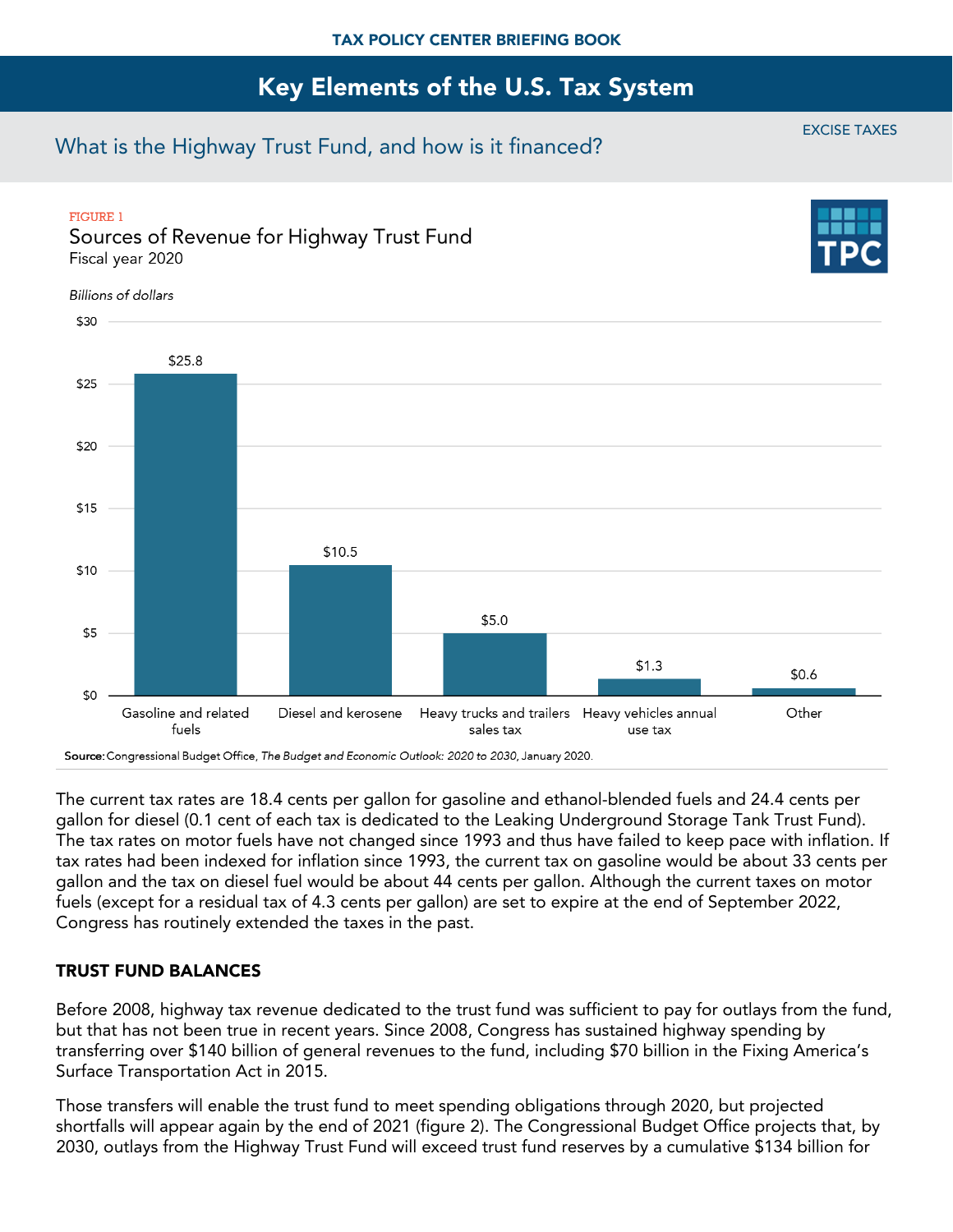## What is the Highway Trust Fund, and how is it financed?

the highway account and by \$54 billion for the mass transit account, even if expiring trust funds taxes are extended (Congressional Budget Office 2020).



Source: Congressional Budget Office. Highway Trust Fund Accounts - CBO's January 2020 Baseline, January 2020. Notes: Revenues include interest on trust fund reserves, while cumulative balance includes general revenue transfers. Under current law, the trust fund cannot incur negative balances. Some of the taxes that are credited to the Highway Trust Fund are scheduled to expire on September 30, 2022, including the taxes on tires and all but 4.3 cents of the federal tax on motor fuels. However, these estimates reflect the assumption that all of the expiring taxes credited to the fund will continue to be collected after fiscal year 2022.

### FINANCING FEDERAL SPENDING ON HIGHWAYS AND MASS TRANSIT

Congress could pay for projected highway and mass transit spending by simply raising the federal tax rate on gasoline and diesel fuel. A one cent increase in motor fuels taxes dedicated to the Highway Trust Fund would raise trust fund revenues by between \$1.5 billion and \$1.7 billion annually (Kile 2015). (Higher motor fuels taxes would increase costs for businesses, thus lowering business profits, employee wages, and the federal taxes collected on that income. The estimated increase in Highway Trust Fund revenues does not include the reduction in federal revenues from other sources.)

Drivers likely would respond to an increase in motor fuels taxes by driving less, which would reduce pollution and lessen the need for highway construction and maintenance. But drivers may also respond by driving more fuel-efficient vehicles, which would weaken the incentive to reduce miles driven.

EXCISE TAXES